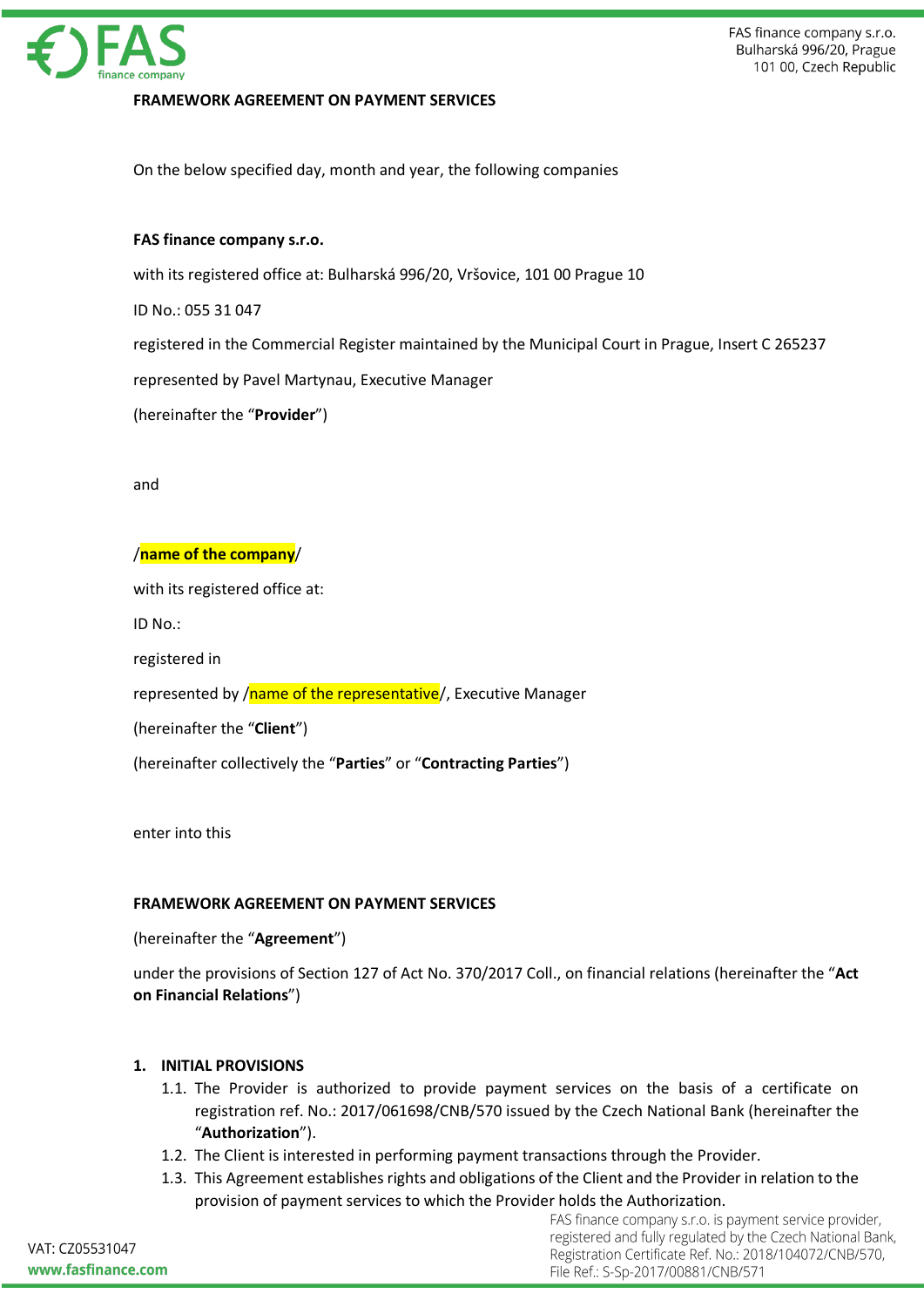

# **2. SUBJECT MATTER OF THE AGREEMENT**

- 2.1. The Provider undertakes to establish a payment account for the Client and to perform payment transactions for the Client under the conditions specified in this Agreement and in the General Terms and Conditions to the Framework Agreement on the Provision of Payment Services (hereinafter the "**GTC**").
- 2.2. The Client undertakes to pay to the Provider for the performed payment transactions the remuneration under the conditions of this Agreement, the GTC and the Price List in force on the day when the given payment transaction was performed (hereinafter the "**Price List**").

# **3. REMUNERATION**

3.1. The Provider is entitled to charge the Client for the performed payment transaction the remuneration in accordance with the Price List in force on the day when the given payment transaction was performed. The Price List is always publicly available at the website of the Provider: www.fasfinance.com.

The Contracting Parties have agreed that a part of the remuneration shall be specified in Annex No. 1 to this Agreement instead of in the Price List.

3.2. The remuneration shall always be paid at the moment the payment order of the given transaction is placed or potentially from the Client's account maintained by the Provider in accordance with the GTC. The Provider is entitled to set the remuneration off against the payments to be made in favour of the Client.

# **4. DECLARATIONS OF THE PARTIES**

- 4.1. The Client declares:
	- 4.1.1.to be entitled to enter into this Agreement and fulfil its obligations arising from this Agreement;
	- 4.1.2.that the conclusion of this Agreement or realization of the obligations arising from this Agreement do not constitute any violation of the Client's contractual or statutory obligation;
	- 4.1.3.that the conclusion of this Agreement is not in contrast to any requirement, decision or interim measure issued by a court, an administrative body or an arbitrator which is binding to the Client;
	- 4.1.4.that the conclusion of this Agreement does not constitute any violation of property rights of third parties;
	- 4.1.5.not to be bankrupt or nearly bankrupt within the meaning of the provision of Section 3 of the Insolvency Act and not to have been under any insolvency proceedings as a debtor which could lead to bankruptcy, and that no such proceedings are pending;
	- 4.1.6.that as of the date of concluding this Agreement, no executory proceedings or proceedings in regard to the enforcement of a decision or the tax executory proceedings have been commenced against the Client or are pending;
	- 4.1.7. not to have committed any acts or omissions which could lead to invalidity of this Agreement or which could endanger or contest the realization of obligations arising from this Agreement;
	- 4.1.8.not to have any information on any circumstances which could thwart the realization of obligations arising from this Agreement.
- 4.2. The Client further declares:
	- 4.2.1.to have made itself familiar with the GTC prior to the conclusion of this Agreement and to have understood the GTC;
	- 4.2.2.to have been properly informed in accordance with Act No. 370/2017 Coll., on the payment relations, as amended, prior to the conclusion of this Agreement.

FAS finance company s.r.o. is payment service provider, registered and fully regulated by the Czech National Bank, Registration Certificate Ref. No.: 2018/104072/CNB/570, File Ref.: S-Sp-2017/00881/CNB/571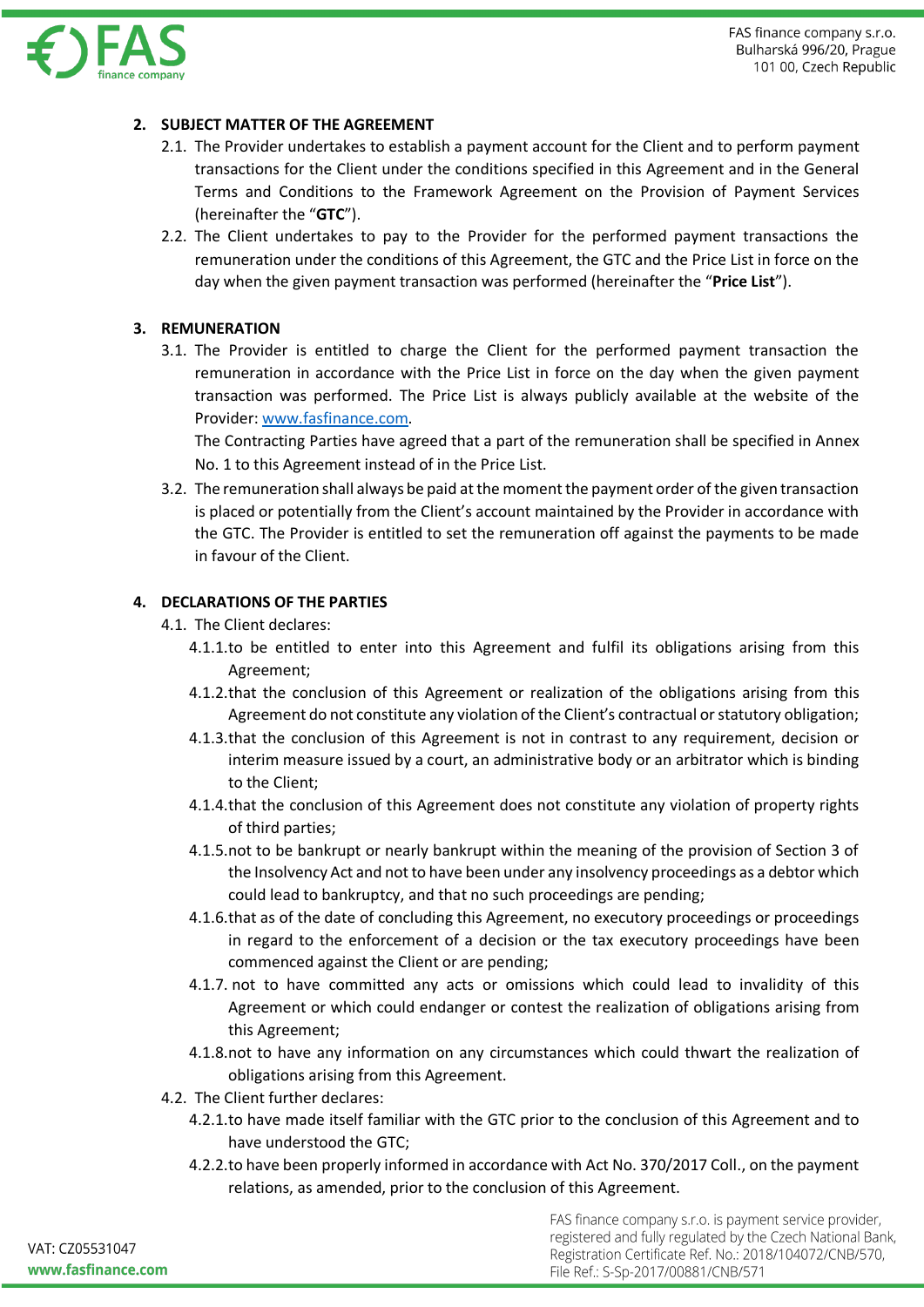

# **5. COMMUNICATION**

5.1. The communication between the Client and the Provider shall be performed via electronic mail and by phone.

## **6. CLIENT'S CONSENTS TO THE COLLECTION AND PROCESSING OF PERSONAL DATA**

- 6.1. The protection of personal data of the Client who is an individual is ensured by Act No. 101/2000 Coll., on the protection of personal data, as amended.
- 6.2. The Client consents to the processing of his/her following personal data: first name and surname, address of his/her residence, date of birth, identification number, tax identification number, address of electronic mail, phone number and number and type of an identification card (hereinafter collectively the "**Personal Data**").
- 6.3. The Client consents to the processing of the Personal Data by the Provider for the purposes of the realization of rights and obligations arising from this Agreement.
- 6.4. The Client acknowledges to be obliged to provide his/her Personal Data in a correct and true manner and to be obliged without undue delay to inform the Provider of any changes to these Personal Data.
- 6.5. The Provider is entitled to commission a third party to process the Client's Personal Data as the processor. Without the previous Client's consent, the Client's Personal Data shall not be disclosed to third parties.
- 6.6. The Personal Data shall be processed for an indefinite period of time. The Personal Data shall be processed in an electronic form in an automated manner or in a printed form in an unautomated manner.
- 6.7. The Client confirms that his/her provided Personal Data are accurate and to have been informed of the fact that the provision of Personal Data is voluntary.
- 6.8. Should the Client suspect that the Provider or the processor (Point 6.5) performs the processing of the Client's Personal Data in contrast to the protection of the private and personal life of the Client or in contrast to legislation, especially if the Personal Data is inaccurate with regard to the purpose of their processing, then the Client is entitled to:
	- 6.8.1.request explanation from the Provider or the processor;
	- 6.8.2.request from the Provider or the processor to eliminate such condition. This may include: blocking, rectification, supplementing or liquidation of the Personal Data. Should the Client's request under the previous sentence be found justified, the Provider or the processor shall eliminate the harmful condition immediately. Should the Provider or the processor fail to satisfy the request, the Client is entitled to contact the Office for the Protection of Personal Data directly. This provision shall not in any way affect the Client's right to contact the Office for the Protection of Personal Data directly in the first place.
- 6.9. Should the Client request information on the processing of his/her Personal Data, the seller is obliged to provide such information. The Provider is entitled to request reasonable reimbursement for the provision of information in accordance with the previous sentence, provided that the reimbursement does not exceed the amount actually spent on the provision of the given information.

## **7. FINAL PROVISIONS**

- 7.1. This Agreement as well as the rights and obligations arising from this Agreement or in relation hereof shall be governed by Czech law, particularly by the Act on the Payment Relations and Act No. 89/2012 Coll., Civil Code, and the GTC.
- 7.2. This Agreement is concluded for an indefinite period of time.

VAT: CZ05531047 www.fasfinance.com FAS finance company s.r.o. is payment service provider, registered and fully regulated by the Czech National Bank, Registration Certificate Ref. No.: 2018/104072/CNB/570, File Ref.: S-Sp-2017/00881/CNB/571